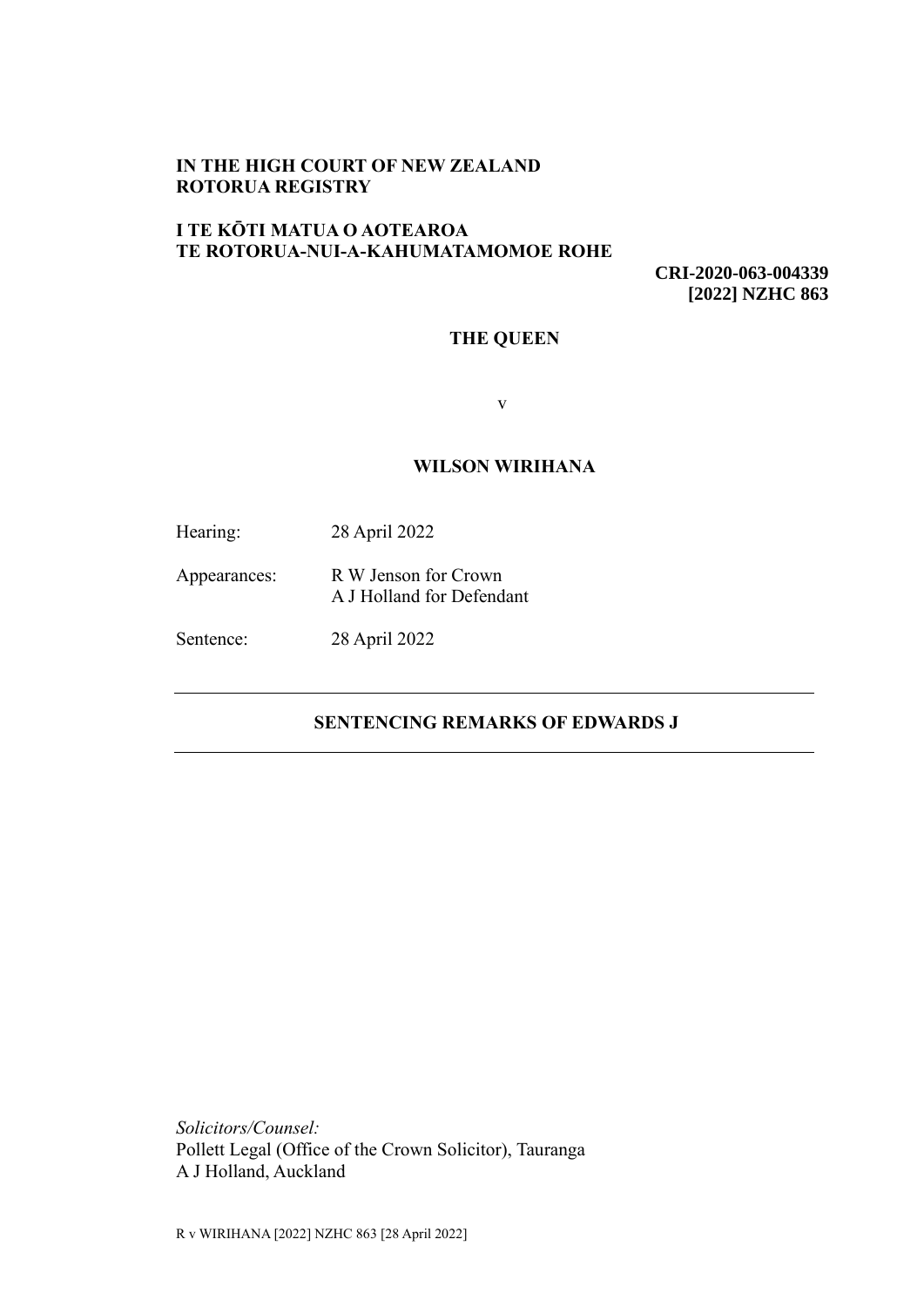[1] Mr Wirihana, you appear today for sentencing having been acquitted of murder but found guilty of manslaughter following a jury trial last year. You were also acquitted of two charges of disfiguring with intent to cause grievous bodily harm in that same trial.

[2] Before I go on, I want to acknowledge all those who are gathered here today. That includes the family and friends of Mr Wirihana, and those of the deceased, Mr Wipatene Mason. It will be a difficult day for all of you.

[3] I will return to the very moving victim impact statements we have heard shortly, but I do acknowledge them at this point. The sentence I am about to pass is not a measure of a victim's life and nothing I say will undo the tragic events which led to Mr Mason's passing.

#### **Approach to sentencing**

[4] Sentencing follows a process. The sentence I determine must give effect to the purposes and principles of the Sentencing Act 2002.

[5] The purposes relevant in your case, Mr Wirihana, include: the need to hold you accountable and promote a sense of responsibility; to denounce and deter you and others from similar offending; to protect the community from harm; and to assist in your rehabilitation and reintegration.

[6] I also take into account the principle of consistency with appropriate sentencing levels, the effect of the offending on the victims, and your personal circumstances including any that would make the sentence disproportionately severe. I must impose the least restrictive outcome in the circumstances.

[7] In determining your sentence today, I must also decide whether you should serve it without parole. Usually offenders who are sentenced to imprisonment of over two years will be eligible for parole after serving one third of that sentence, unless a minimum period of imprisonment is imposed.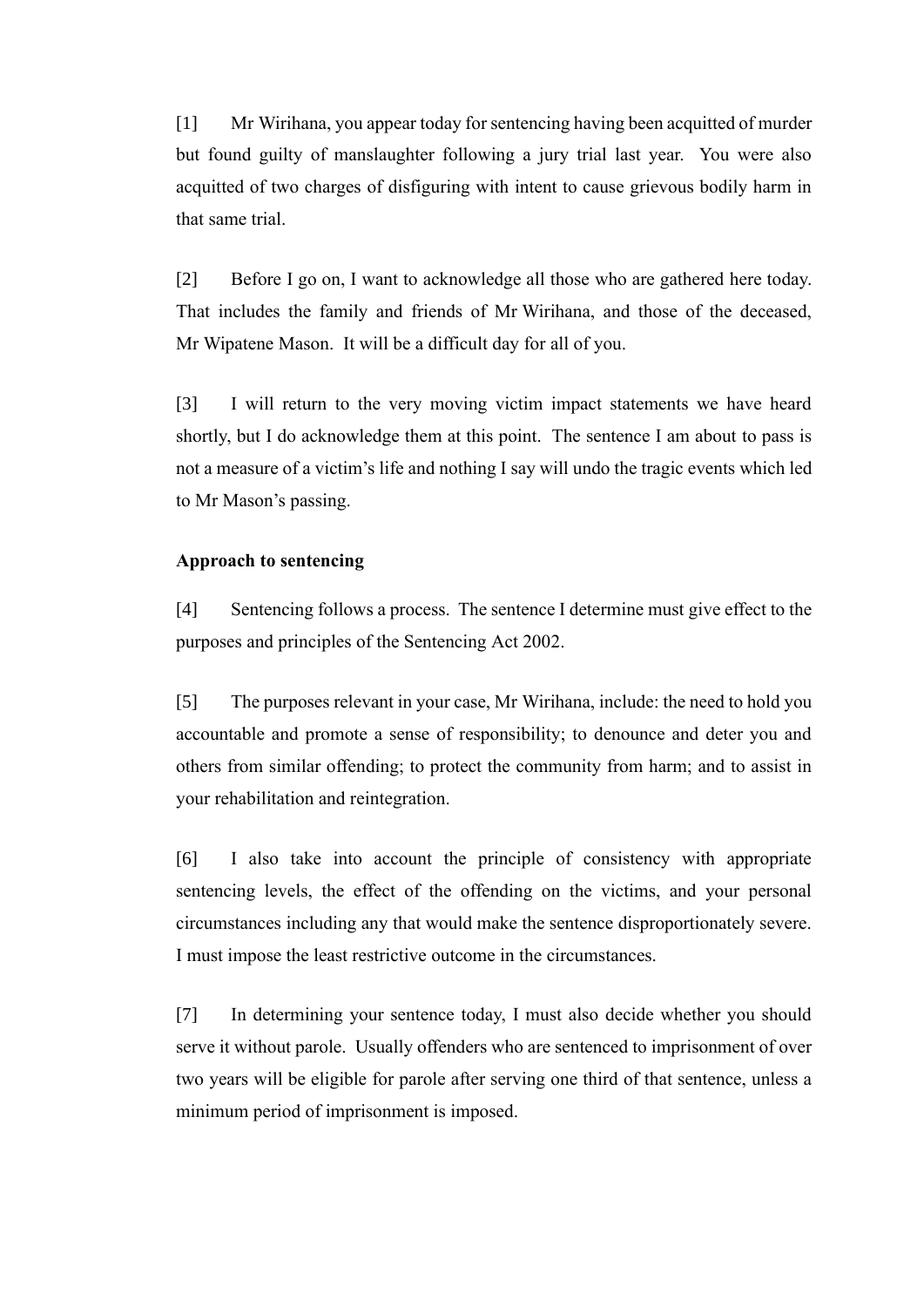[8] However, your conviction for manslaughter engages what is known as the three strikes regime. Because your conviction is a second-strike offence, I am required to order that you serve the full term of your sentence without parole unless it would be so disproportionately severe as to contravene s 9 of the New Zealand Bill of Rights Act 1990.

[9] In light of those issues, I have approached your sentencing by considering what the sentence would be if the three strikes regime did not apply. That involves considering the nature of your offending and the impacts of it on the victims. I will then fix a starting point for the offending and go on to consider any adjustments to that starting point for factors personal to you. I will then consider whether a minimum period of imprisonment is justified. After that I will turn to consider whether to order you to serve a sentence without parole.

[10] You may remain seated throughout until I ask you to stand at the end when I pass sentence.

### **Your offending**

[11] I turn now to summarise your offending. I realise that this may be very difficult for some of you who are present today to hear. It is necessary that I do this so that the basis upon which sentence is passed is clear.

[12] In outlining the offending, I make findings of fact which are relevant to your culpability, or blameworthiness but which are not inconsistent with the jury's verdicts.

[13] It was Christmas Eve in 2020. You were at your partner's house in Nukuhou North with your partner's two children. Relatives of your partner turned up at around lunchtime, and you were all drinking in the shed.

[14] Your partner's aunty took a disliking to you and words were exchanged. Following a physical altercation between that aunty and her niece, the aunty left the property.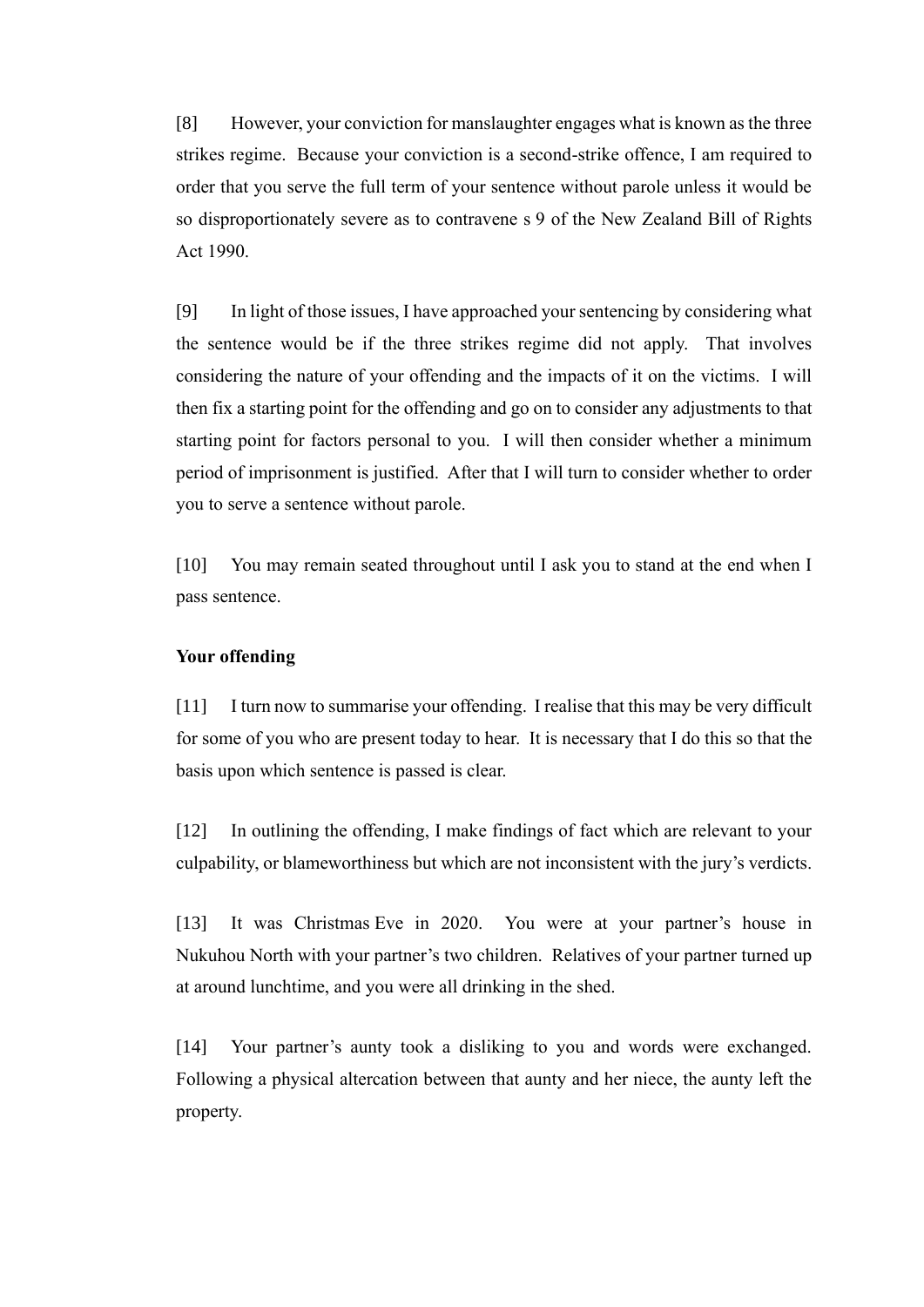[15] She arrived approximately two hours later in a red car with four other men, including the deceased, Mr Mason. There is evidence that she had told the men that you had beaten her up, and I accept that is what she told them – there was no other reason for them to be there.

[16] When they arrived at the house two of the men from the car rushed at you accusing you of beating up their aunty. It was aggressive and unprovoked. Although this was not an organised, to use the words of one witness, "gang bash", there were nevertheless gang overtones in what was being said at the time.

[17] A fight quickly followed. You were pinned against the water tank with at least two men punching you to your head and body. I find that one of the men hit you on the head with a shovel at this stage, causing a serious gash on your forehead. That is consistent with the blood found on the water tank, and on the back steps of the house.

[18] You managed to escape, but were followed by one of the other men, who tackled you to the ground and you were struggling with each other while others tried to break you apart. It was during this incident that you bit the other man's nose and ear. Part of that ear came off when that man was pulled off you by another relative there at the time. The jury acquitted you of the disfiguring charges. I consider they must have done so on the grounds that you were acting in self-defence.

[19] After the biting incidents, you went into the house and armed yourself with a knife. There was some suggestion that you may have been holding two knives. However, on the basis of the evidence I heard at trial I am only satisfied that you were holding one. You came out to the front of the house waving the knife in front of you.

[20] I do not accept that the men were attempting to leave at this stage or that the fight was over at this time. These men had arrived for a fight. You had just inflicted serious harm on one of them and you were outnumbered. They were not going to back down.

[21] On the basis of Ms Biddle's evidence, I accept that one of the men was brandishing a shovel at you. The red car in which the men had arrived in reversed out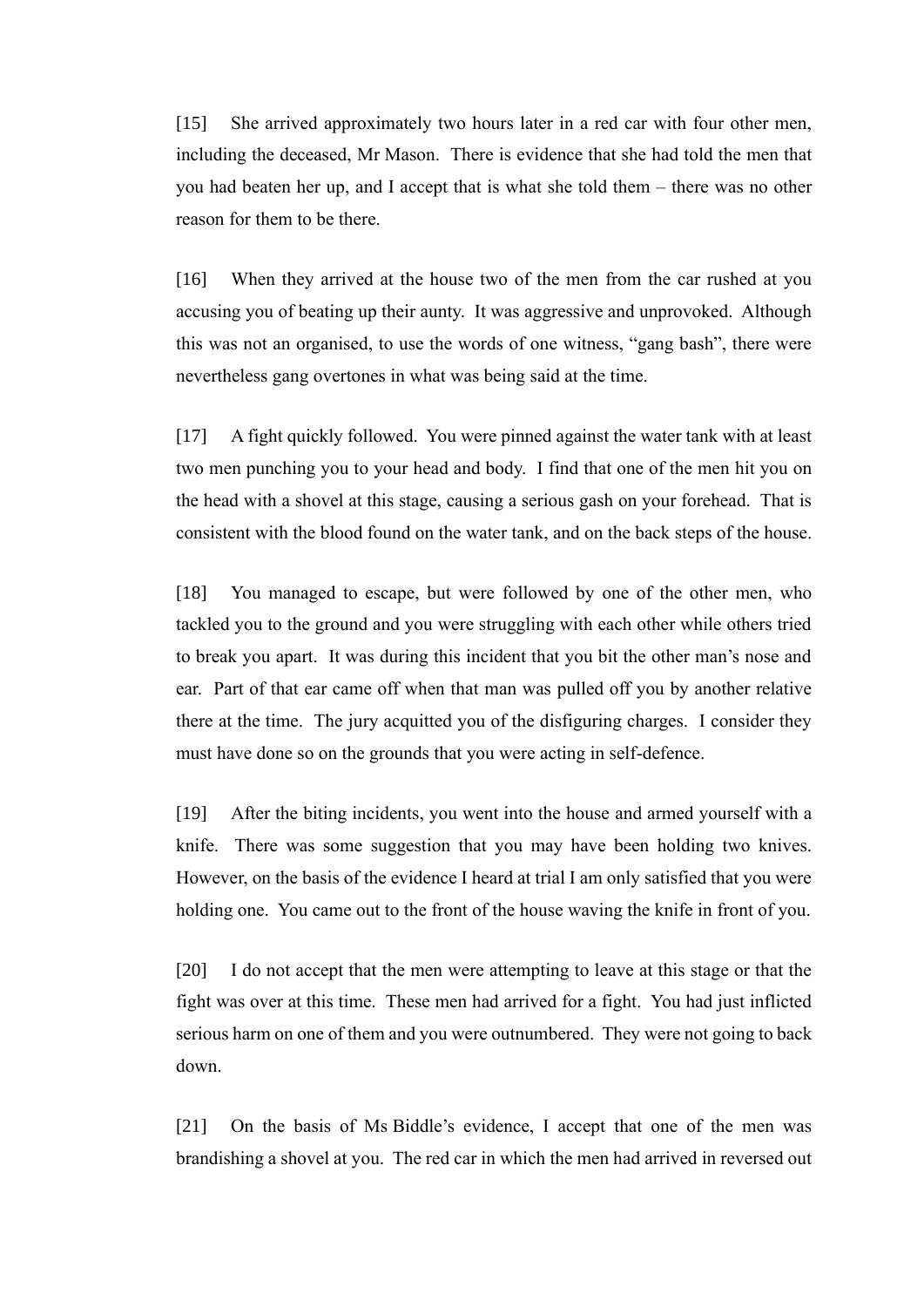of the driveway and crashed into a fencepost. The passenger door was ripped off. The car then revved its engine and headed straight for you and your partner at the front of the house. The direction and the speed of the car leaves me in no doubt that this was an attempt to run you over.

[22] The red car crashed into another car parked at the front door, shunting it into the house and causing damage to the side of the car. Your partner moved away, but she was caught when the red car reversed and pinned her against your blue car parked on the property. There was damage caused to your car, and your partner sustained significant bruising to her thigh. That is an indication of just how fast the car was travelling. The car drove forwards again at speed and crashed into the side of the house where it came to a stop.

[23] It is then that you entered through the passenger door with a knife in your right hand. Mr Mason was in the driver's seat. I accept that he was driving the car when it tried to run you over. Some witnesses put him in the driver's seat at this time, and all witnesses who saw him get out of the car after the stabbing say that he got out from the driver's side.

[24] Some of the blood staining evidence was consistent with the stabbing having taken place in the passenger seat. However, I find that it took place in the driver's seat. Mr Mason's body on the driver's seat may have shielded it from bloodstains, and it does not make sense for Mr Mason to get out of the driver's side if he had been stabbed on the other side of the car.

[25] The wound was to the right of the Adam's apple and travelled a further two to three centimetres to the right. It was six centimetres deep with the wound tracking down and back. The pathologist concluded it was consistent with someone from the passenger's side of the vehicle lunging forwards to grab car keys with a knife in their right hand – as you had told police. But it was not consistent with someone pulling the knife back again – as you had also told police. The pathologist was unable to say whether the wound was unintentionally or intentionally inflicted.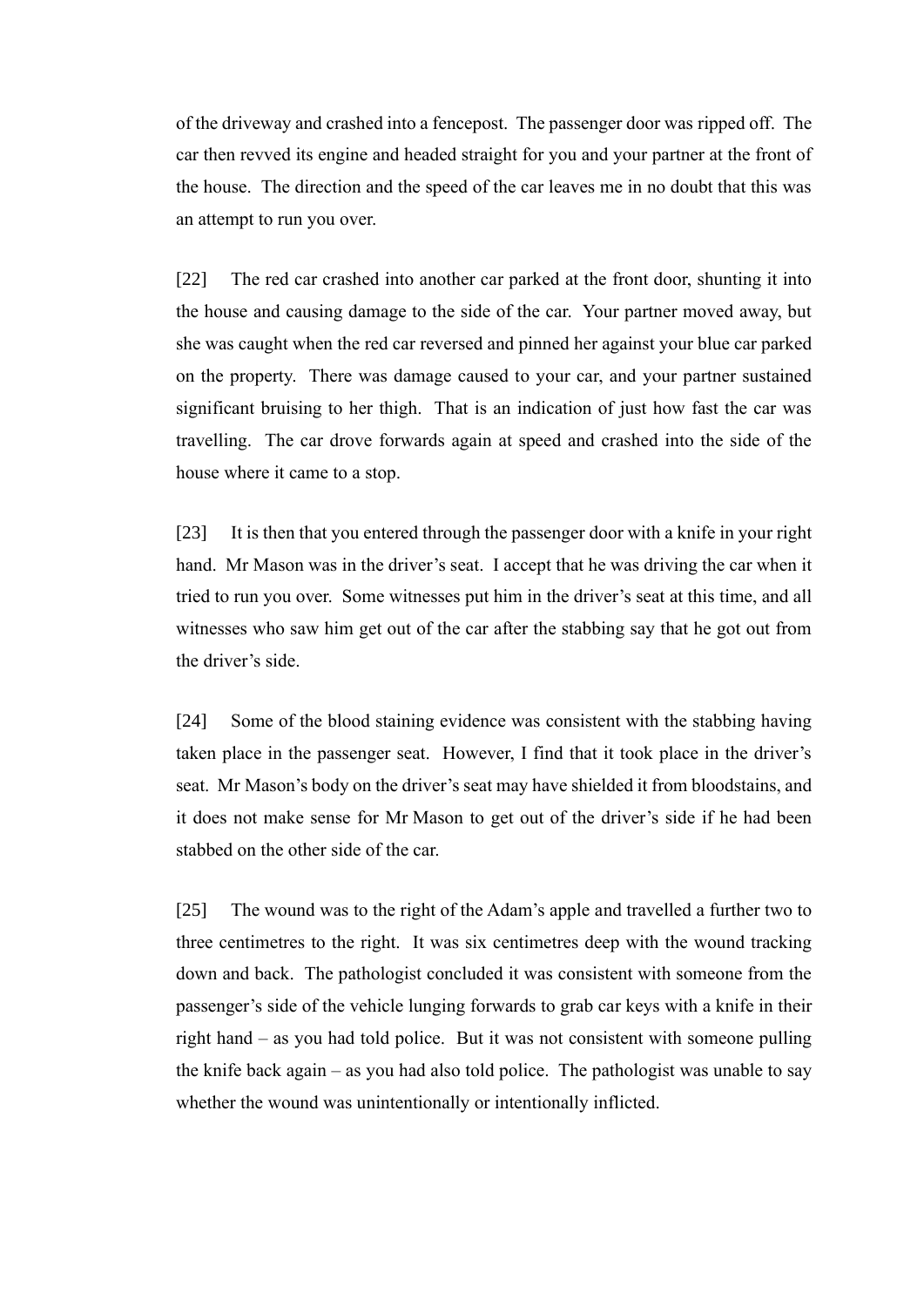[26] Following the stabbing, Mr Mason got out of the car and stumbled part way down the driveway. He was taken from the property in a private car and then transferred to an ambulance which took him to the hospital. He died two days later on 26 December 2020 from the blood loss caused by the stab wound.

[27] Following the stabbing, you told your partner "I should have let them go. I was just trying to protect myself and protect you". In your interview with police, you told them that you felt rage and you wanted to kill everyone as a consequence of the beating you had received.

## **Victim impact statements**

[28] I have read all the victim impact statements and we have all seen and heard first-hand the devastating effects of losing a husband, a father, son, brother, koro, and friend. The impacts on Mr Mason's wife and daughter in particular are immense and I am not sure words can really capture the deep emotional burden your actions have imposed on Mr Mason's whānau.

[29] Nor can I hope to do justice to those impacts by trying to summarise them today. It was clear that Mr Mason was much loved and a central figure in the life of his whānau. He was a kind man who had much to offer to the world. You have left his whānau with long-lasting scars and the effect of your actions that day are felt far and wide.

[30] I thank those who provided a victim impact statement and to those who read them out in Court. It is an important part of the sentencing process. It is not easy to share such personal, intimate, and emotional details. And I thank you again for doing so.

## **Starting point**

[31] I turn now to fix the relevant starting point. In doing so I have regard to factors outlined by the Court of Appeal in a case called *Taueki*, 1 and the cases which both counsel have referred to me for sentencing today.

<sup>1</sup> *R v Taueki* [2005] NZCA 174, [2005] 3 NZLR 372.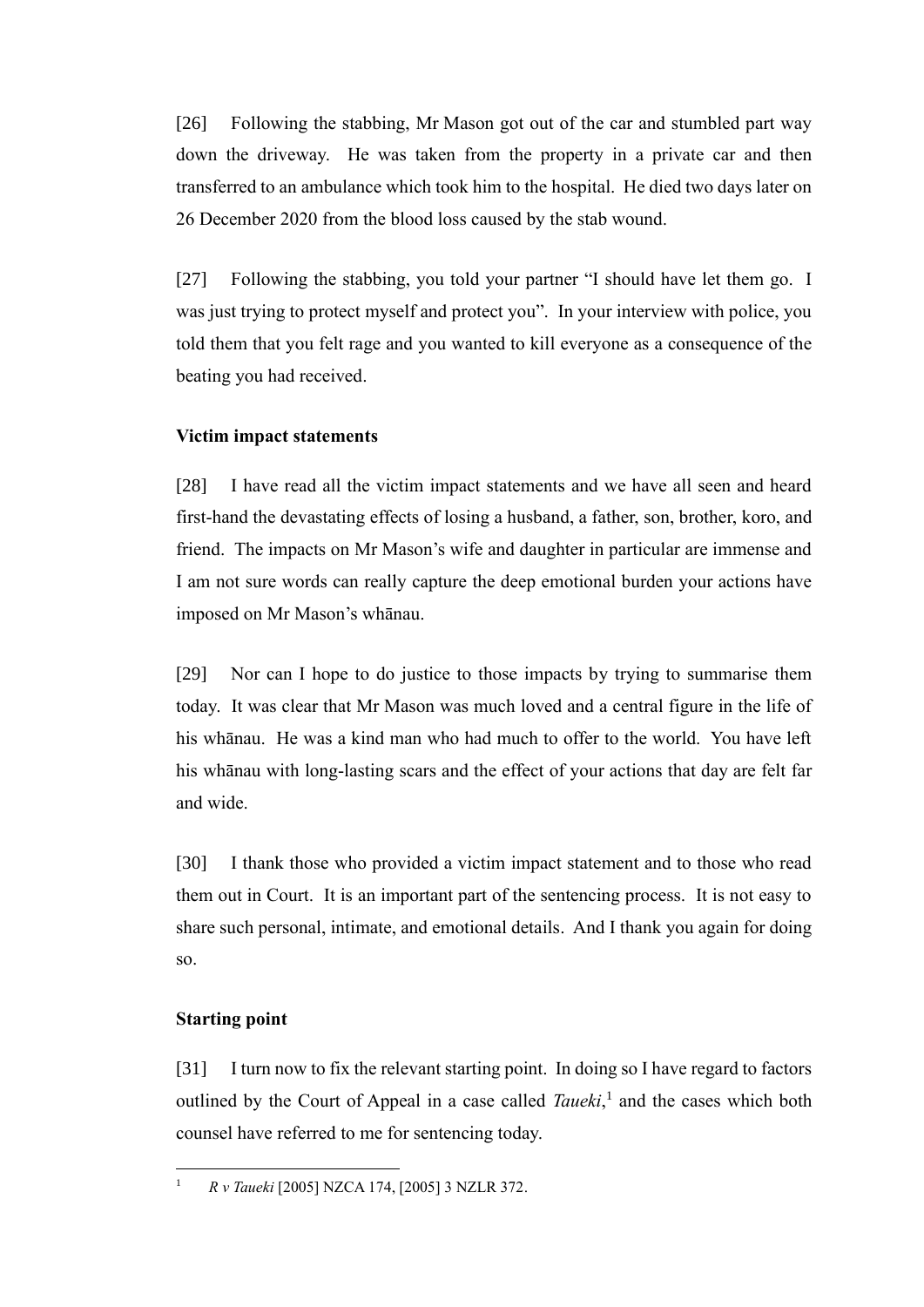[32] When looking at your offending Mr Wirihana, and by reference to the factors in *Taueki*, 2 I consider there are four aggravating features which are present in different degrees:

- (a) First, the stabbing caused serious injury to Mr Mason's neck which ultimately led to the loss of his life.
- (b) Second, you used a knife, a lethal weapon, to inflict violence on Mr Mason.
- (c) Third, your conduct involved an element of pre-meditation in that you took deliberate steps to lean in through the passenger door of the car and stab Mr Mason in the neck. But pre-meditation goes no further than that.
- (d) Fourth, as to the level of violence, your offending involved a single stab to the neck which caused a wound six centimetres deep. The stabbing was not prolonged or gratuitous, nor as grave as other stabbing cases. Nevertheless, any violence leading to the loss of life is serious and, in that sense, at least, extreme.

[33] These factors need to be weighed in their wider context. Provocation is an element in your case. Those that arrived at the house that day were hyped up and aggressive having acted on the mistaken assumption that you had beaten up their aunty. You were outnumbered. You were punched and beaten to the head with a shovel causing a very large gash. The men continued to pursue you and you were tackled to the ground. The jury must have accepted that you were acting in selfdefence at this time and that is why they returned not guilty verdicts on the disfiguring charges.

[34] The fight was not over when you went to the front of the house. You were again presented with a shovel and Mr Mason was driving the red car directly at you, and it pinned your partner. There is no evidence that Mr Mason was involved in the

<sup>&</sup>lt;sup>2</sup> At [31].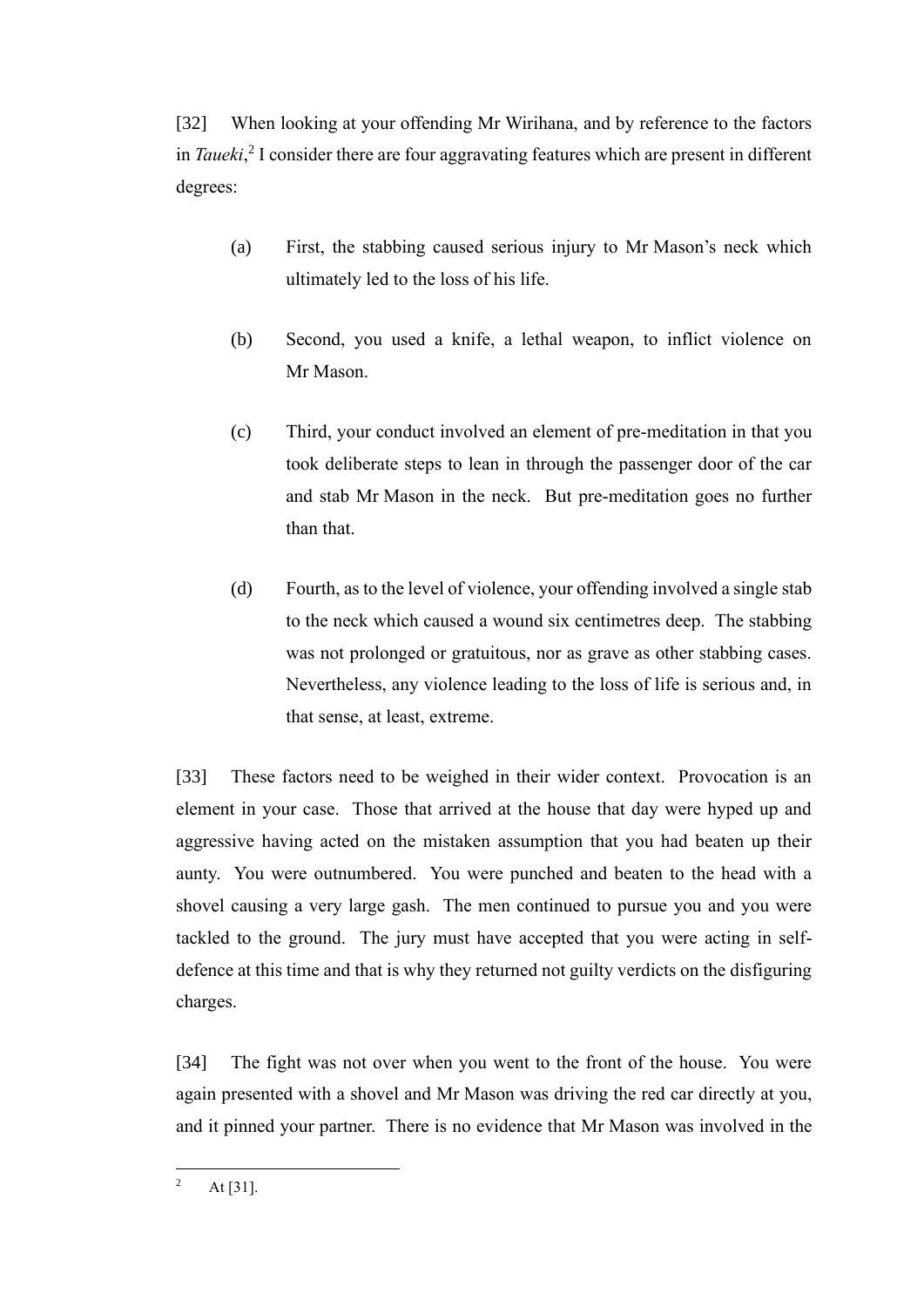prior fight, but I accept that at the time of the stabbing you may have reasonably concluded that he was part of the group intent on attacking you, and possibly your partner. I accept that you feared for your life and that of your partner at the time the car came towards you.

[35] Your counsel says this was a case of excessive force. That is, the jury must have been satisfied that you were acting to defend your partner and yourself at the time of the offending, but that the force you used in stabbing Mr Mason was more than was reasonable in the circumstances.

[36] I do not agree with that characterisation. I accept that there was provocation in the events leading up to the stabbing and this needs to be recognised in assessing the starting point. However, by the time you came to stab Mr Mason, the car had come to a standstill having crashed into the side of the house. The imminence of the threat had subsided. Your partner was not in the vicinity of the car and she was able to move away. You could have moved away also or gone inside the house to where you might have been safe. Instead, you made a decision to go to the passenger side of the car, lean over to Mr Mason in the driver's seat, and stab him, albeit without murderous intent. At the time you leaned in through the passenger door, I do not consider you were acting in your own defence or that of your partner. As you said in your police interview, you were feeling real rage at this point as a result of the attack on you.

[37] Rather than a case of excessive force in the context of self-defence, I consider the jury's verdicts indicate that they rejected self-defence but were not satisfied beyond reasonable doubt that you had murderous intent.

[38] Standing back and considering these factors in their totality, and in their proper context, I consider they place you in band two of *Taueki*. That attracts starting points of five to 10 years' imprisonment. I turn now to consider the comparable cases.

[39] The Crown has referred me to four cases which they say support a starting point in the range of seven-and-a-half years to nine years' imprisonment.<sup>3</sup> Of these, I

<sup>3</sup> *R v Olley* [2012] NZHC 40; *R v Kaihau* [2013] NZHC 3192; *R v Scollay* [2014] NZHC 465; and *R v Hohua* [2021] NZHC 1242.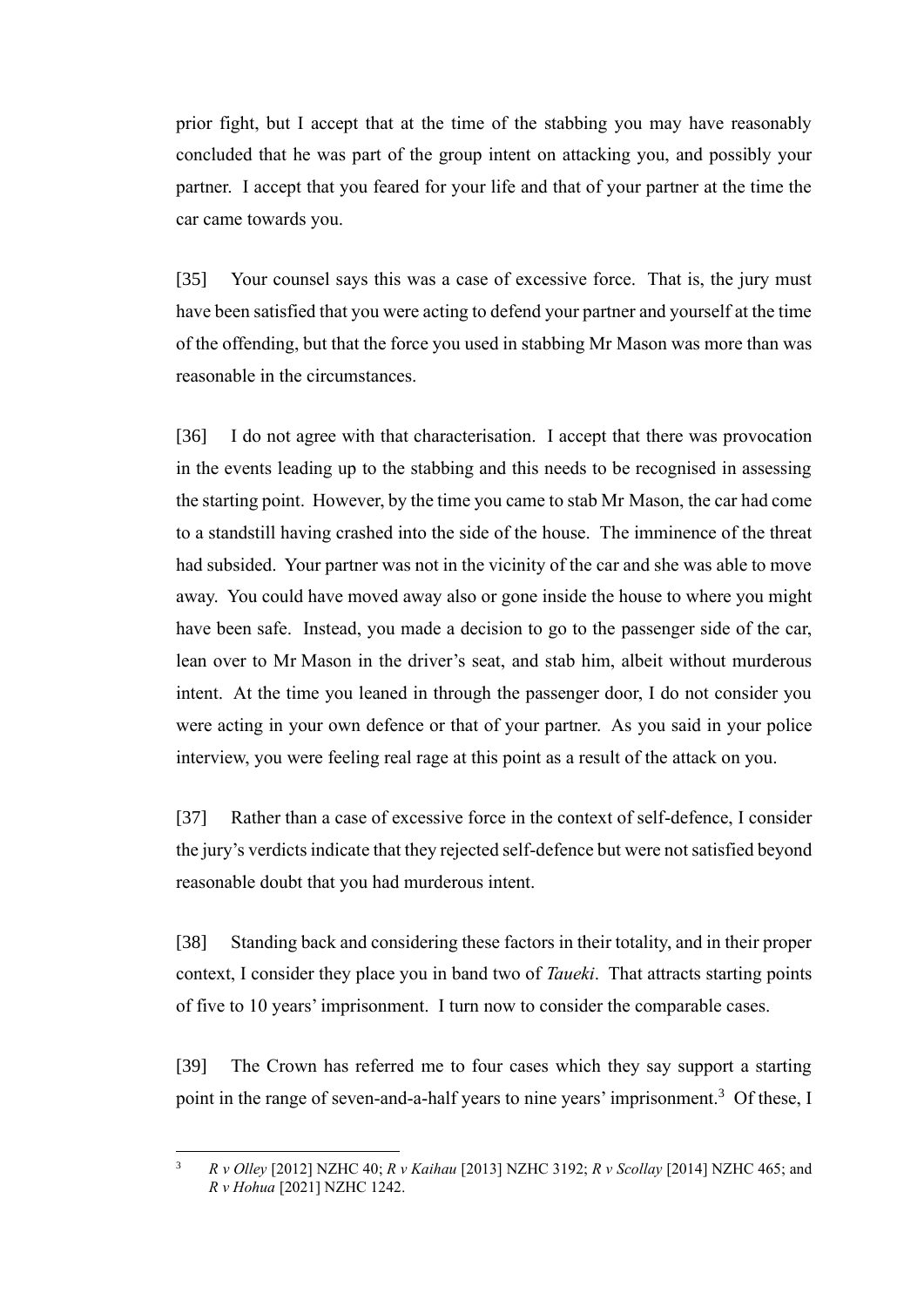find the recent case of *Hohua* to be the most comparable. That case also involved an altercation where the defendant was acquitted on a charge of murder but found guilty of manslaughter and where self-defence was in issue. A starting point of eight years was reduced to seven-and-a-half years for what was considered modest provocation.

[40] I consider this case to be generally on a par with yours, although I consider the provocation to be greater in your case given the number of men you were facing, the prior attack with the shovel, and the approach of the car towards you and your partner. A starting point less than seven years, six months may be justified.

[41] Your counsel has referred me to three cases which they say supports a starting point of no more than four years' imprisonment.<sup>4</sup> These cases also involve stabbings although in different circumstances to your own. These cases involve direct acts of aggression by the deceased with the defendant's response taking place in the context of a struggle and in the heat of the moment. The threat in each case posed by the deceased was more imminent than in your case. And, as I have found, I do not consider your offending involved excessive force in the context of self-defence. To that extent at least, your offending is more serious than any of the cases cited to me by your counsel.

[42] Weighing all these factors in totality, I consider a starting point of seven years' imprisonment reflects the gravity of your offending and is consistent with other cases involving comparable offending.

### **Personal mitigating and aggravating factors**

[43] Next, I turn to features that are personal to you.

[44] You are 37 years of age. You whakapapa to Ngāti Kahungugu and Te Whānauā-Apanui. You were born and raised in Lower Hutt and are the third of four children. You have the support of your mother and are in a strong and pro-social relationship. I will return to this when discussing your rehabilitative prospects. You have worked in

<sup>4</sup> *Wang v R* [2014] NZCA 251; *R v Harnwell* [2021] NZHC 3409; and *Solicitor-General v Kane*  CA154/98, 23 September 1998.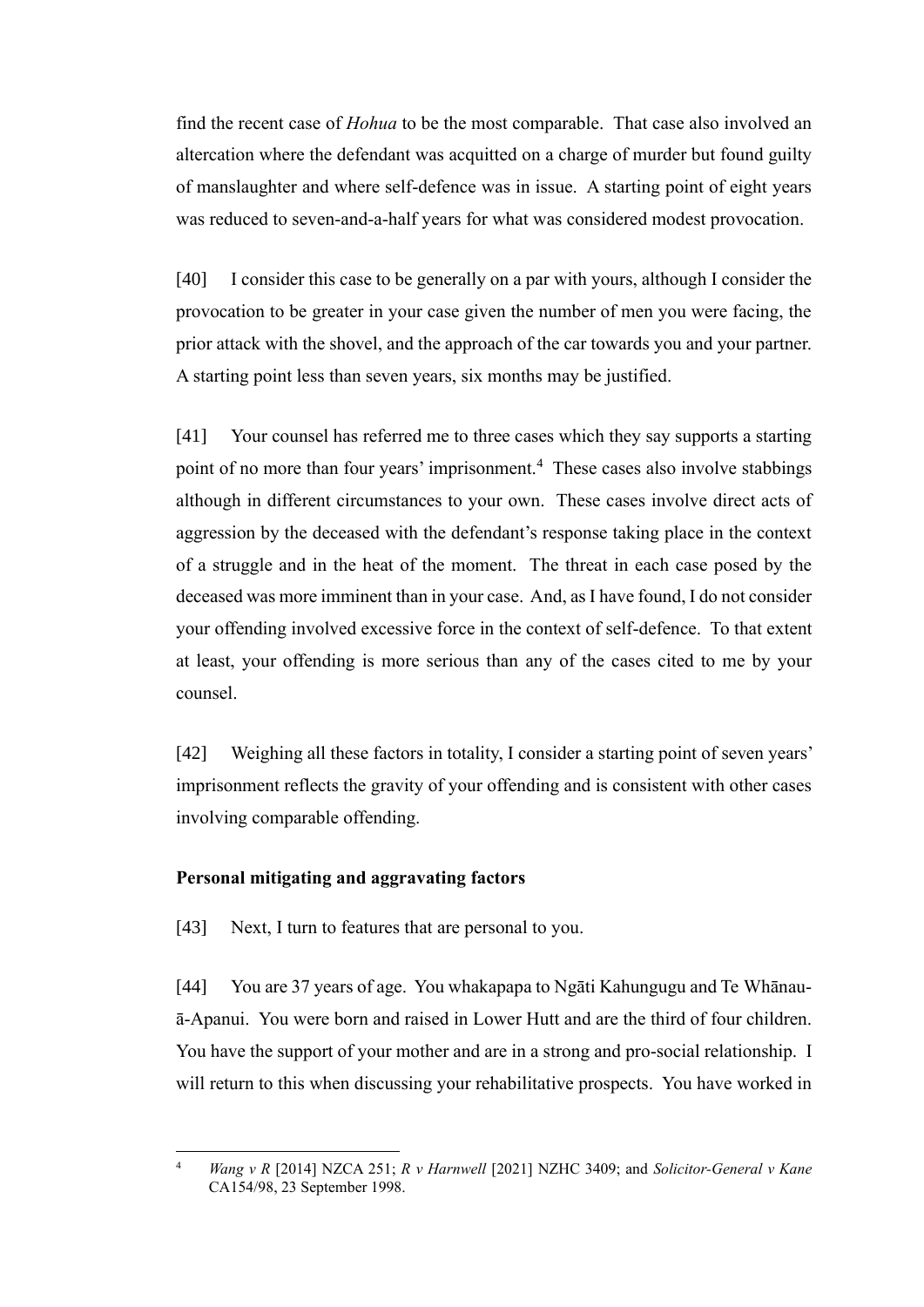traffic control, labouring jobs, and were employed in kiwifruit orchards at the time of the offending.

### *Aggravating features*

[45] Turning to aggravating features, you have a criminal history comprising several relevant offences. The most recent of these was for wounding with intent to cause grievous bodily harm for offending in March 2016. You were sentenced in 2017 to three years and five months' imprisonment for this offence. This was your first strike offence. That offending also involved a fight, a stabbing, and a claim of selfdefence. Deterrence and denunciation require that I apply an uplift for your prior offending. I apply an uplift of eight months.

### *Mitigating features*

[46] As for mitigating features which are personal to you, I have had the benefit of an excellent s 27 report prepared by David Shenkin. Sources for that report include interviews with family members and your partner, notes from your psychologist who attended on you during your last incarceration, and medical notes from the District Health Board.

[47] As outlined in that report, you grew up in Wellington in an urban and economically depressed area. The report writer suggests your disconnection from Te Ao Māori is part of systemic Māori deprivation which is a contributing factor to your offending.

[48] You witnessed years of physical abuse by your father against your mother which resulted in your mother suffering several mental health breakdowns. Your care fell on your sister who was six years older than yourself and so you had a lack of adult guidance in your early life. The report also notes that attention issues and early onset of drug use (from the age of nine) contributed to you leaving school at 15 years of age.

[49] Significantly, you have suffered multiple head injuries. These include several serious head traumas from fights, playing rugby at school, and from a serious hammer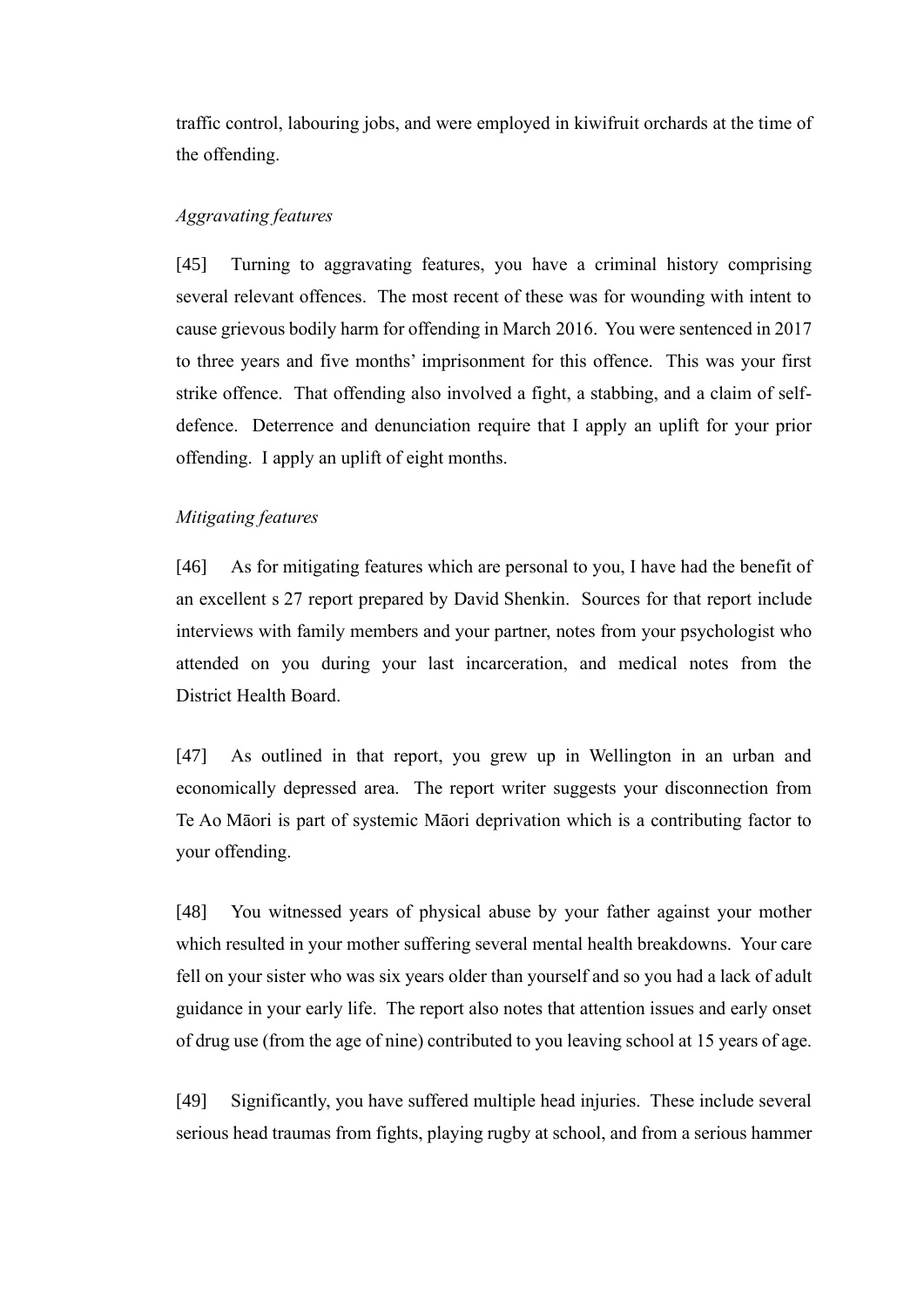attack in 2016. You have also been hospitalised with drug-induced psychosis, and the report notes a sleeping disorder.

[50] The report writer concluded that your reaction appeared to be connected to a strong impulse to protect loved ones and yourself. However, historic abuse, substance use issues, emotional dysregulation, PTSD, past head traumas and other mental health difficulties likely contributed to what he termed an "amygdala hijack" that escalated your reactions with lethal consequences.

[51] I am satisfied that the cumulative impact of these factors is causally linked to your offending. These factors operated together so as to constrain your ability to respond to the situation that faced you at the time. That does not excuse what you did or absolve you from responsibility. But it does help to explain why you acted the way you did and mitigates your blameworthiness to some degree. I apply a 10 per cent discount from the starting point for these factors.

[52] As to your rehabilitative prospects, I note that you have completed rehabilitation programmes in the past with mixed success. However, I consider the key difference between the past and where you find yourself now, is the support of your current partner. The events that led to the stabbing occurred at her place and she gave evidence at your trial. She impressed me as a witness, and I found her evidence to be genuine and measured. Your offending has put her in a very difficult position as she is related to the deceased's whānau. Yet she continues to support you. She is committed to assisting you to engage with Tikanga and whakapapa as a pathway to healing. She appears to be an extremely positive influence in your life.

[53] In addition, there are indications in the s 27 report that you were at a turning point prior to this incident, and you have continued to work on addressing the factors that contributed to the offending since. The report notes that you met with two pastors in the weeks before the incident to discuss voices and disordered thinking. You reduced your alcohol use and ceased using methamphetamine and MDMA months before your arrest. The report records that you are working on opening up emotionally with your family and with your partner – those are all a good start.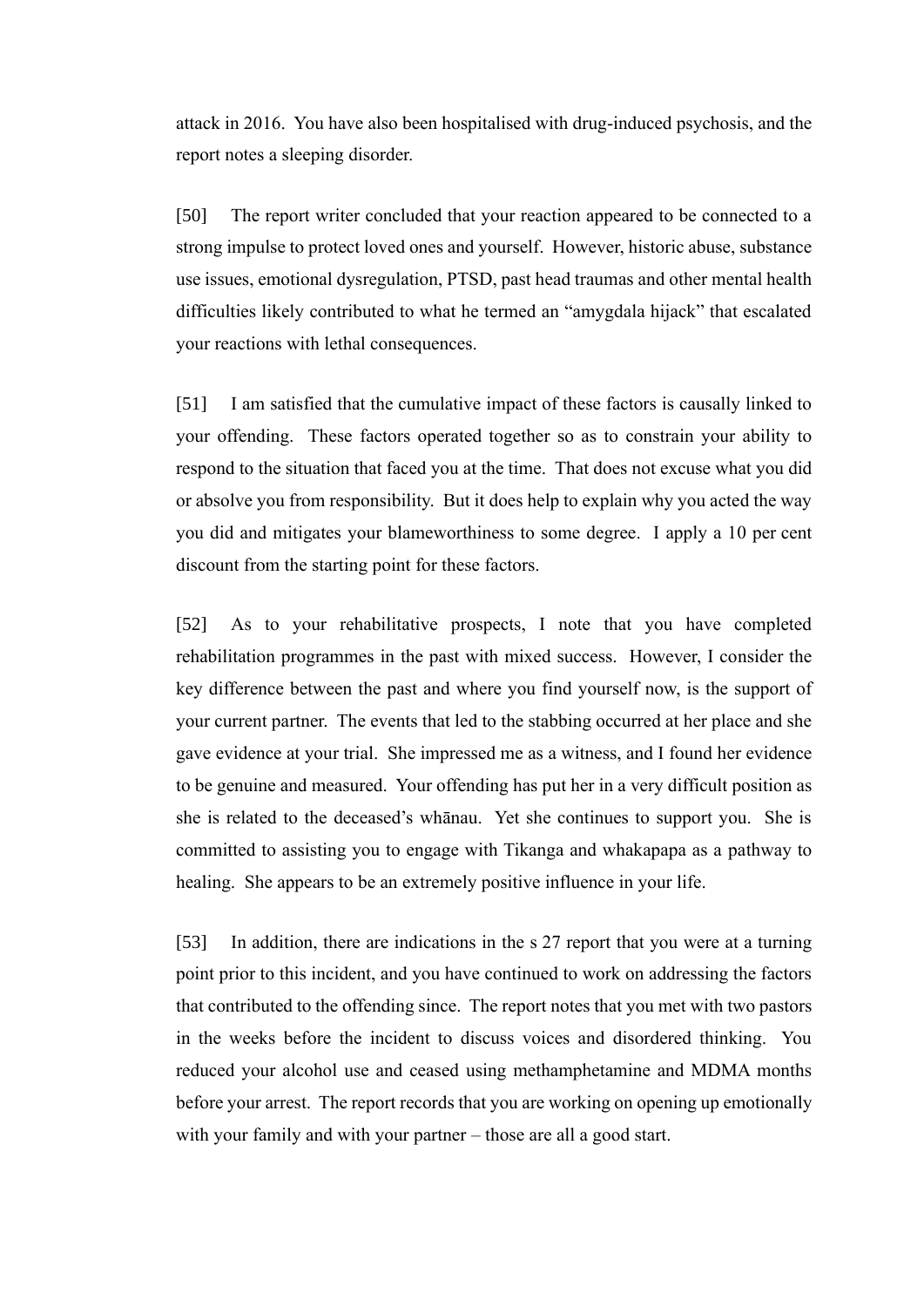[54] There are also several suggestions made in the s 27 report which might assist you further, including neurological and psychiatric assessments and participation in Māori psychology or therapy sessions. What I take out of the s 27 report, Mr Wirihana, is hope for your future. With the support of your partner and whānau, I consider you to have good rehabilitative prospects.

[55] As to remorse, there is conflicting information before the Court. I am prepared to accept your expressions of remorse as recorded in the s 27 report as genuine, despite the contrary picture painted in the pre-sentence report. It is evident that you engaged with the s 27 report writer but did not do so with the pre-sentence report writer. Your counsel says you have written a letter of remorse but due to delays in making contact as a result of prison transfers and COVID-19, that letter has not made it to the Court. Your counsel tells me you offered at an early stage to attend restorative justice, and although initially entertained by some of the deceased's family, this was ultimately rejected – as is their right. I accept that your offer to plead guilty to manslaughter at an early stage also indicates a willingness to accept responsibility for your actions, although much of that will be reflected in the discount afforded for your offer to plead guilty to that lesser charge, as I will shortly address.

[56] Considering all these factors in the round, I consider a discount of 10 per cent is warranted to reflect rehabilitative prospects and remorse that is not already captured by the discount for an offer to plead guilty. As I will discuss shortly, these factors, together with the s 27 report, have the most force when I come to consider whether requiring you to serve your sentence without parole would be disproportionately severe.

[57] Next, I turn to the offer to plead guilty to a charge of manslaughter. This issue arose at the last minute, but the Crown was prepared to proceed on the basis that the information set out in defence counsel's memorandum filed this morning was accurate, and an adjournment to allow affidavit evidence to be prepared was not required. I proceed on that basis.

[58] The key events arising from that memoranda are as follows. You were arrested on 25 December 2020. Your current counsel was assigned in April 2021. There is no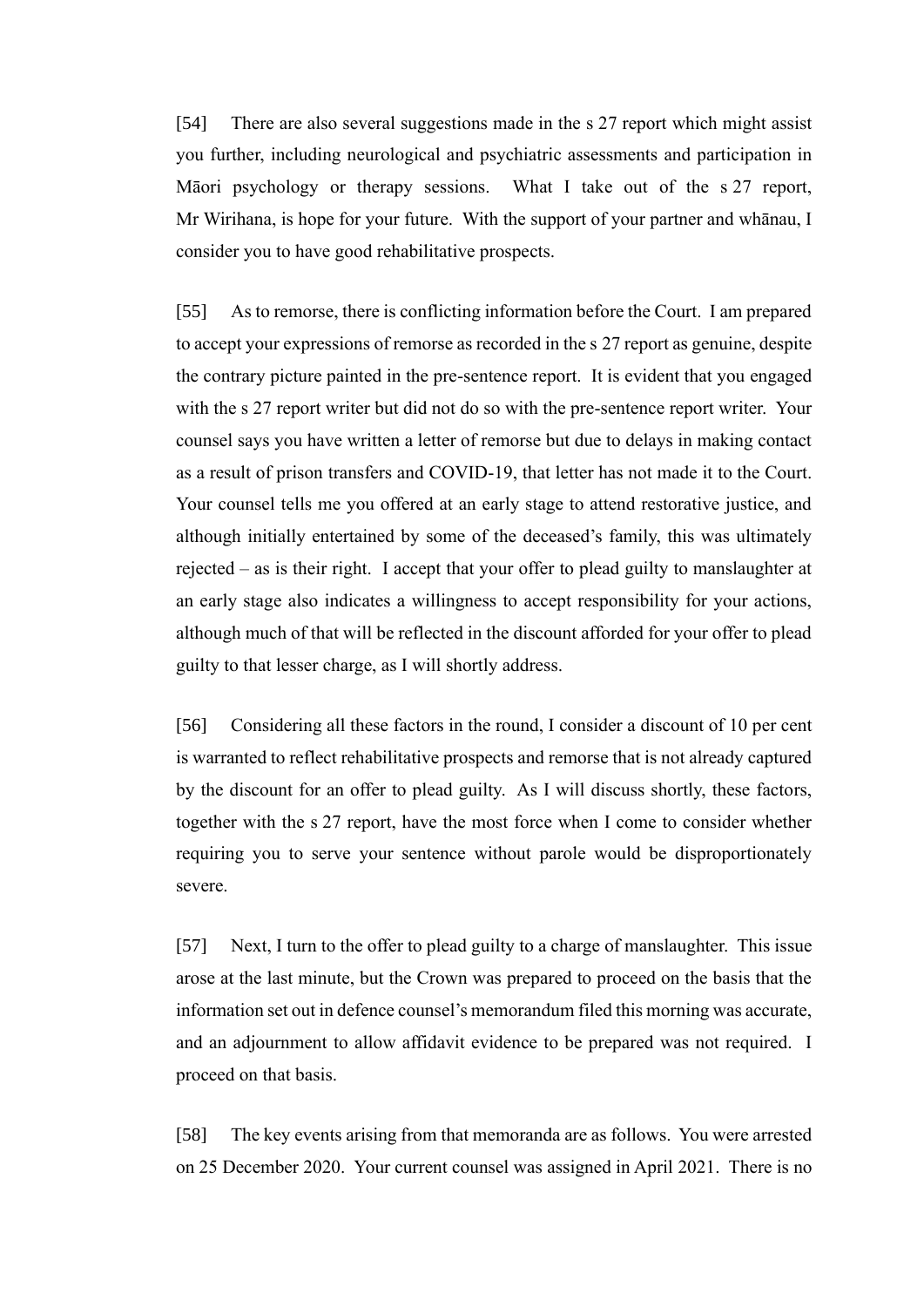information from your prior counsel, or from you, about what was discussed in that intervening period. However, you instructed counsel on 22 April 2021 to contact the Crown to assess whether early resolution to a reduced charge of manslaughter was possible. Your counsel did that. Further, on 13 May 2021, you indicated to your counsel that you would be willing to plead guilty to an amended charge of manslaughter if that was offered by the Crown.

[59] It is accepted by your counsel that the offer to plead guilty to manslaughter was not communicated in formal terms or in accordance with best practice as set out in Hessell.<sup>5</sup> It is important that offers of this sort comply with that process to avoid a dispute such as these that have arisen at last minute. It will also prevent matters going to trial that might have been earlier resolved but for a miscommunication. In this case, the Crown declined to engage on a possibility of an early resolution on manslaughter, ultimately deciding that it was appropriate to proceed with a murder charge. They were entitled to do so, and no criticism of that decision is intended.

[60] I have taken into account the various cases cited to me in support of both the Crown and defence submissions. As the Supreme Court said in *Hessell*, the critical issue is whether you have demonstrated a willingness to plead guilty to the charge of which you were convicted and what stage in the proceeding that occurred.<sup>6</sup>

[61] On the basis of the matters raised in the memoranda, I accept that you expressed a willingness to plead guilty to the charge of manslaughter in April 2021. In light of the intervening summer break and the delay in the transfer of files between assigned counsel, I accept that this was at the earliest opportunity and you are entitled to a full discount of 25 per cent for this offer.

[62] Applying the methodology in *Moses*, 7 and with some rounding, this results a sentence of four years and six months' imprisonment.

<sup>5</sup> *Hessell v R* [2010] NZSC 135, [2011] 1 NZLR 607.

<sup>6</sup> *Hessell v R* [2010] NZSC 135, [2011] 1 NZLR 607.

*Moses v R* [2020] NZCA 296, [2020] 3 NZLR 583 at [46].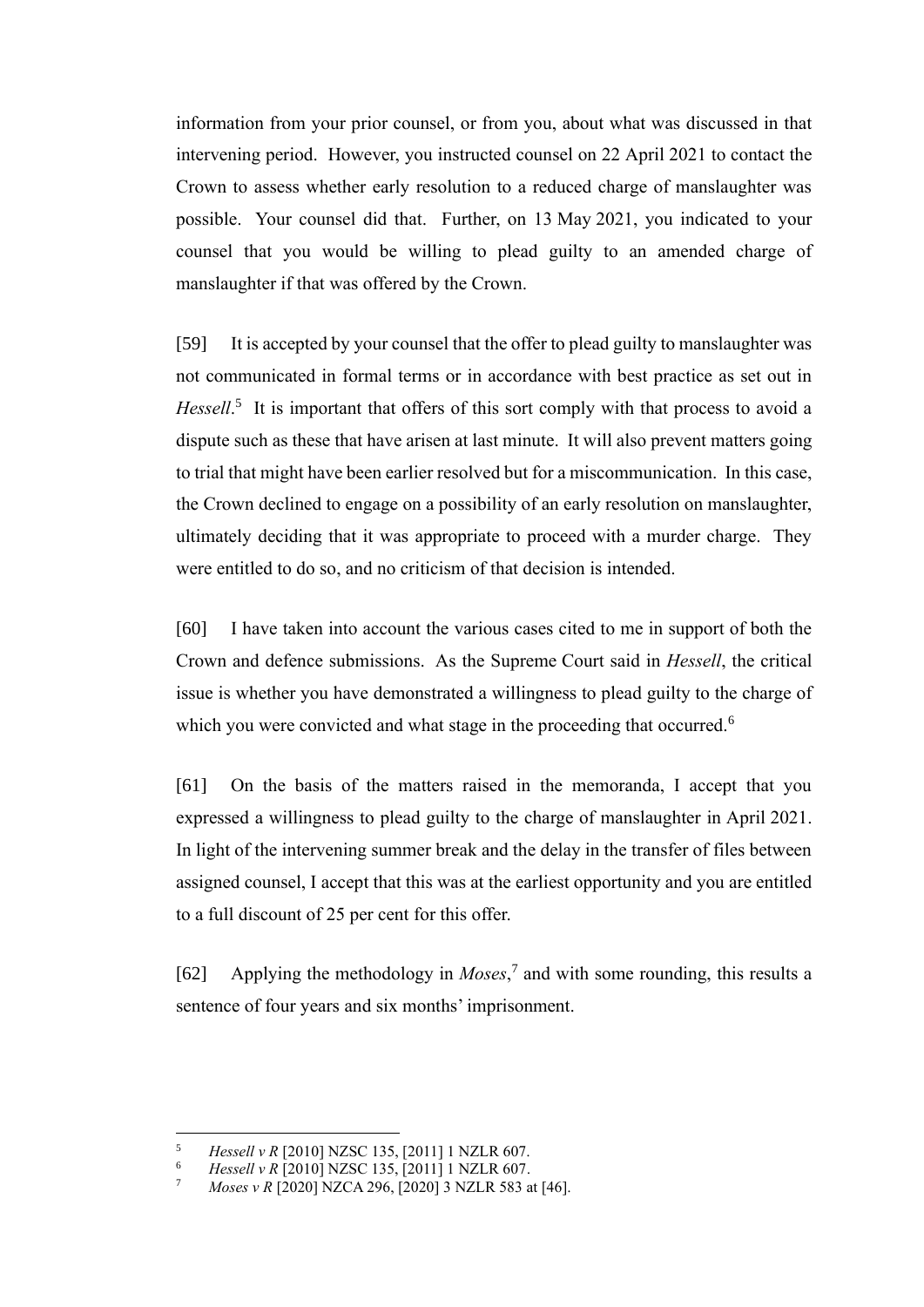## **Minimum period of imprisonment**

[63] I have carefully considered whether a minimum period of imprisonment would be required in your case. I consider the sentence already reflects accountability and denouncement in both the starting point adopted and the discounts applied for remorse and rehabilitation. Your rehabilitative prospects provide the best protection for the community going forwards.

[64] A minimum period of imprisonment would delay and defer your ability to access rehabilitation programmes while in prison. That runs counter to protection for the community going forwards. Given the element of provocation in the offending, and your rehabilitative prospects, I consider a sentence of imprisonment provides sufficient deterrence to you and to others, and a minimum period of imprisonment is not necessary in your case.

# **Eligibility for parole**

[65] I turn now to consider whether to order you to serve your sentence without parole.

[66] In approaching this issue, I am acutely aware of Mr Robert Carter's eloquent and moving victim impact statement read to this Court where he describes the participation in the legal process as one of the negative impacts of the offending. I suspect that this part of the sentencing will feel far removed from the raw emotion expressed earlier, and the events that led to Mr Mason's death. However, it is important that the decision I reach is fully reasoned, which is why I must canvass aspects of the law in these remarks.

[67] As I said at the outset, Mr Wirihana, I am required by statute to order that you serve your sentence without parole. That is because your conviction for manslaughter is a second-stage offence. However, the Court of Appeal has said that the effect of a recent Supreme Court case, $8$  means that a Judge is not required to make such an order if doing so would result in a sentence that would be so disproportionately severe as to

<sup>8</sup> *Fitzgerald v R* [2021] NZSC 131, [2021] 1 NZLR 551.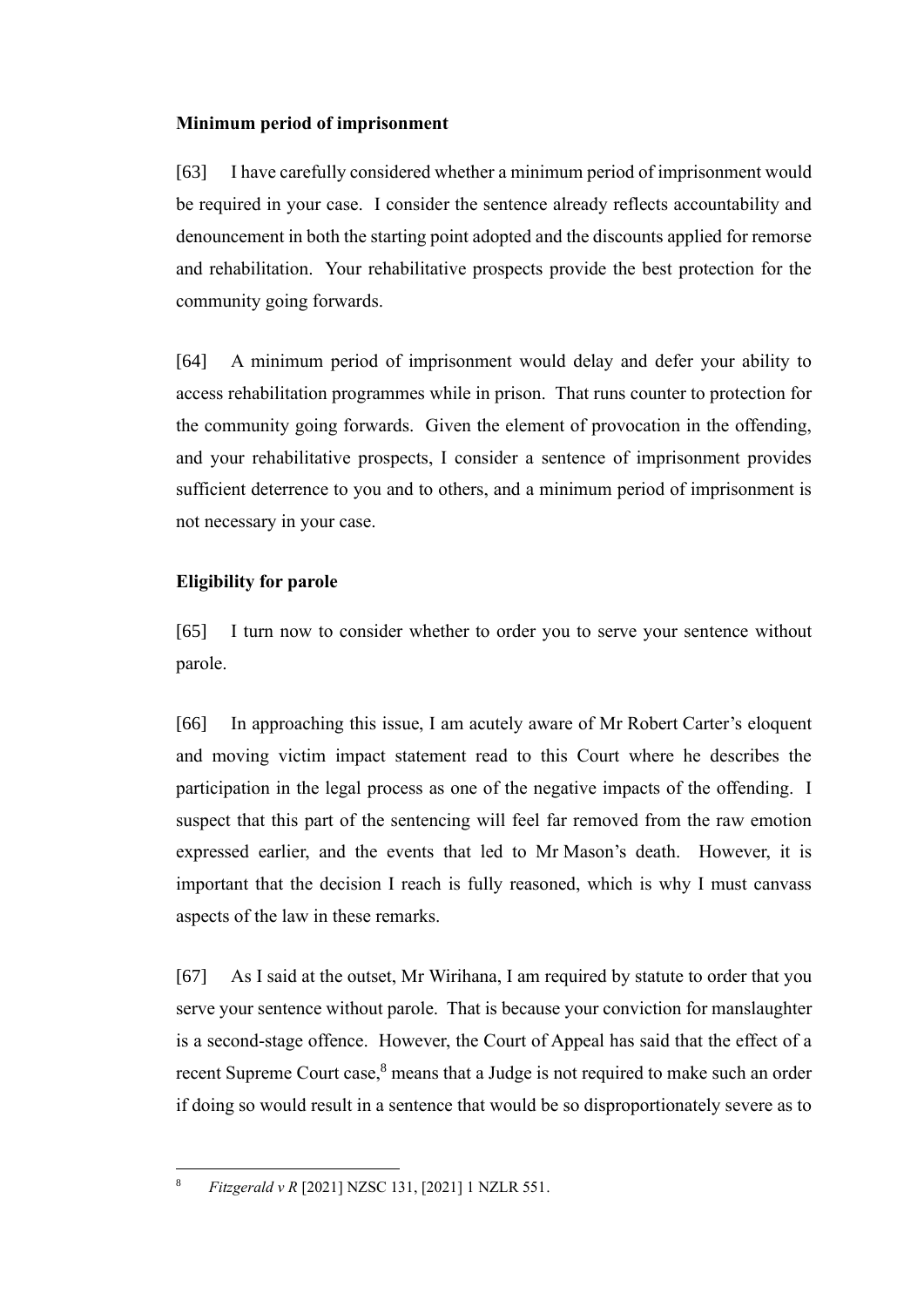be inconsistent with s 9 of the New Zealand Bill of Rights Act 1990.<sup>9</sup> Section 9 provides that everyone has a right not to be subjected to disproportionately severe treatment or punishment.

[68] In deciding whether ineligibility for parole is disproportionately severe, I take into account the seriousness of your offending which resulted in the loss of life. That aspect of your offending makes it more serious than in either *Fitzgerald* or *Matara*. Your first strike offence was also more serious than in either of those cases. The mental health issues experienced by the defendants in those cases are different to those you have experienced also. Given your past criminal history, I accept you appear to be the type of offender to whom the three strikes regime was directed.

[69] However, the Government has announced its intention to repeal the three strikes regime. The Three Strikes Legislation Repeal Bill 2021 was introduced into Parliament on 11 November 2021. If passed, the Bill as currently drafted will come into effect on 1 July  $2022$ .<sup>10</sup> As presently drafted it specifically precludes sentencing appeals by those who are sentenced prior to its operative date. That means, Mr Wirihana, that you would not benefit from the repeal and would remain otherwise ineligible for parole. I note however that whether that position is changed is presently being considered by the Select Committee.<sup>11</sup>

[70] As recently confirmed by the Court of Appeal, I must apply the law as it is currently in force. I cannot, for example, adjourn this sentencing to after 1 July 2022 so that you can benefit from any repeal of the current law.<sup>12</sup> But I do not interpret the Court of Appeal as saying that I should ignore the possibility (and I put it no higher than that) of the law being repealed, and the reasons for that proposed repeal, when considering whether ineligibility for parole would result in a disproportionately severe sentence.

[71] The reasons for repealing the three-strikes regime are set out in the explanatory note to the Bill. They include the fact that the mandatory sentencing regime created

<sup>&</sup>lt;sup>9</sup> *Matara v R* [2021] NZCA 692.<br><sup>10</sup> Three Strikes Legislation Repea

<sup>&</sup>lt;sup>10</sup> Three Strikes Legislation Repeal Bill 2021 (79-1), cl 2.<br><sup>11</sup> See Morgan v *B* [2022] NZCA 112 at [7] and [0]

<sup>11</sup> See *Morgan v R* [2022] NZCA 112 at [7] and [9].<br><sup>12</sup> Morgan v R [2022] NZCA 112 at [19] and [24]

*Morgan v R* [2022] NZCA 112 at [19] and [24].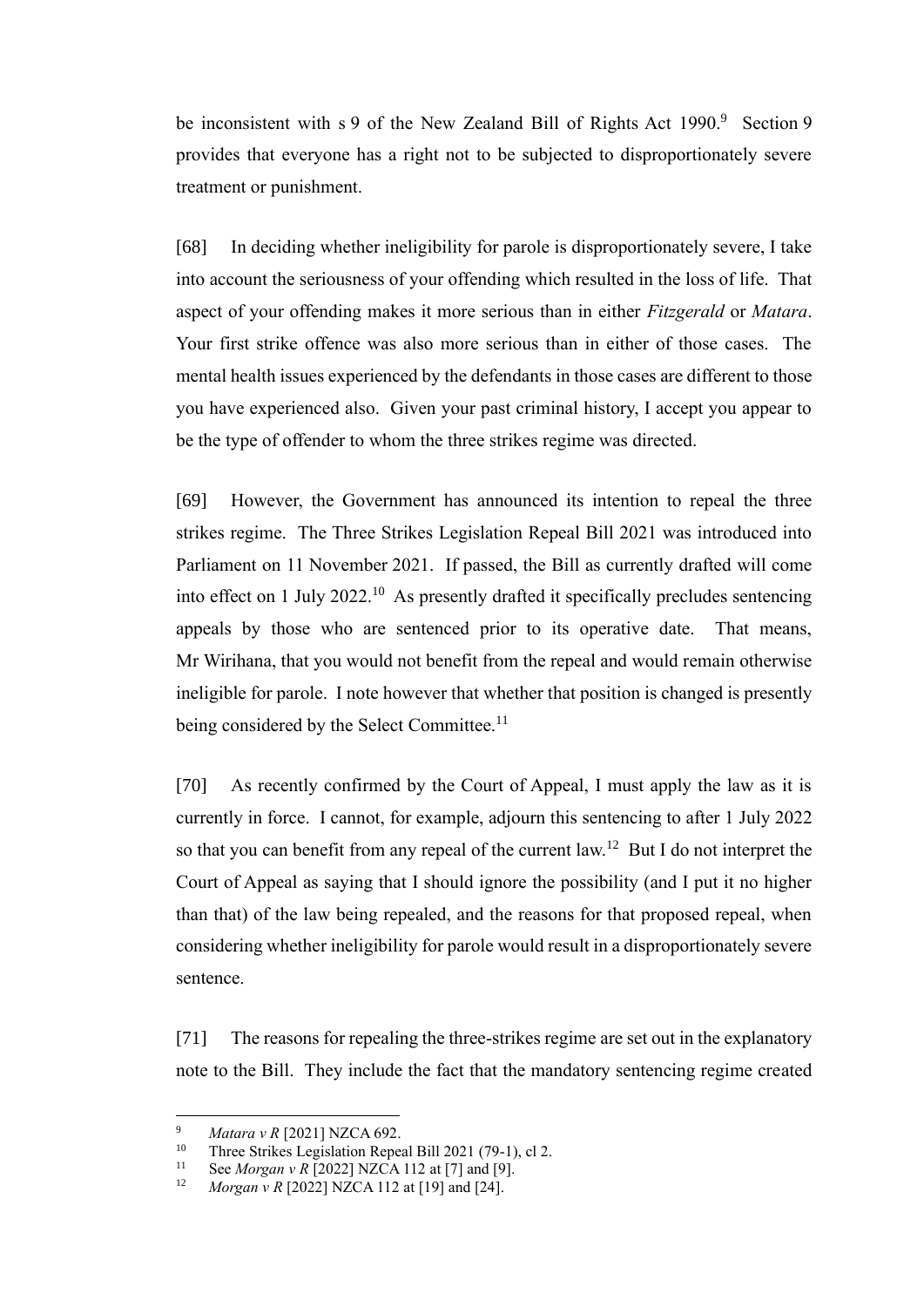has resulted in, and I quote, "unjust outcomes that affect Māori disproportionately and have raised concerns regarding inconsistencies with the New Zealand Bill of Rights Act 1990". The Government's stated objectives in repealing the law are to remove the mandatory sentencing requirements that result in, quote, "excessive and disproportionate sentence outcomes by preventing Judges from taking the individual circumstances of the offender and the offending into account".<sup>13</sup>

[72] These reasons are directly engaged in your case. The s 27 report details your disconnection from Te Ao Māori and suggests that this is part of a wider issue involving systemic Māori deprivation.<sup>14</sup> The Court of Appeal has said that systemic poverty resulting from loss of land, language, culture, rangatiratanga, mana and dignity are matters that may be regarded in a proper case as having impaired choice and diminished moral culpability.<sup>15</sup> In light of the reasons for the proposed repeal of the three-strikes regime, I consider there to be a real risk that an order declining eligibility for parole will simply compound the impact of social deprivation further. I consider that to be an unjust and overly severe response.

[73] The timing of the proposed repeal is also relevant. Of course, the Bill may not be enacted in its present form, or indeed enacted at all. Whether it ultimately includes elements of retrospectivity is a matter for Parliament. Nevertheless, the proximity of your sentencing date to the possibility of repeal is relevant. If this sentencing was taking place just a few months later, there is a real possibility (and, again, it is only just that) that you, Mr Wirihana, would be eligible for parole.

[74] I am acutely aware that there are many factors that could have resulted in your sentencing being legitimately adjourned until after the operative date of any new legislation that may be passed. For example, this sentencing could have been further adjourned if delays caused by COVID-19 meant there was insufficient information before the Court to proceed. Or it could have been adjourned if a key participant had got COVID-19.

<sup>&</sup>lt;sup>13</sup> Three Strikes Legislation Repeal Bill 2021 (79-1) (explanatory note) at 1.<br><sup>14</sup> Selisites Canagaly Heta [2019] N7UC 2452, [2019] 2 N7U P 241 of [40]

<sup>14</sup> *Solicitor-General v Heta* [2018] NZHC 2453, [2019] 2 NZLR 241 at [40]–[41].

<sup>15</sup> *Zhang v R* [2019] NZCA 507, [2019] 3 NZLR 648 at [159].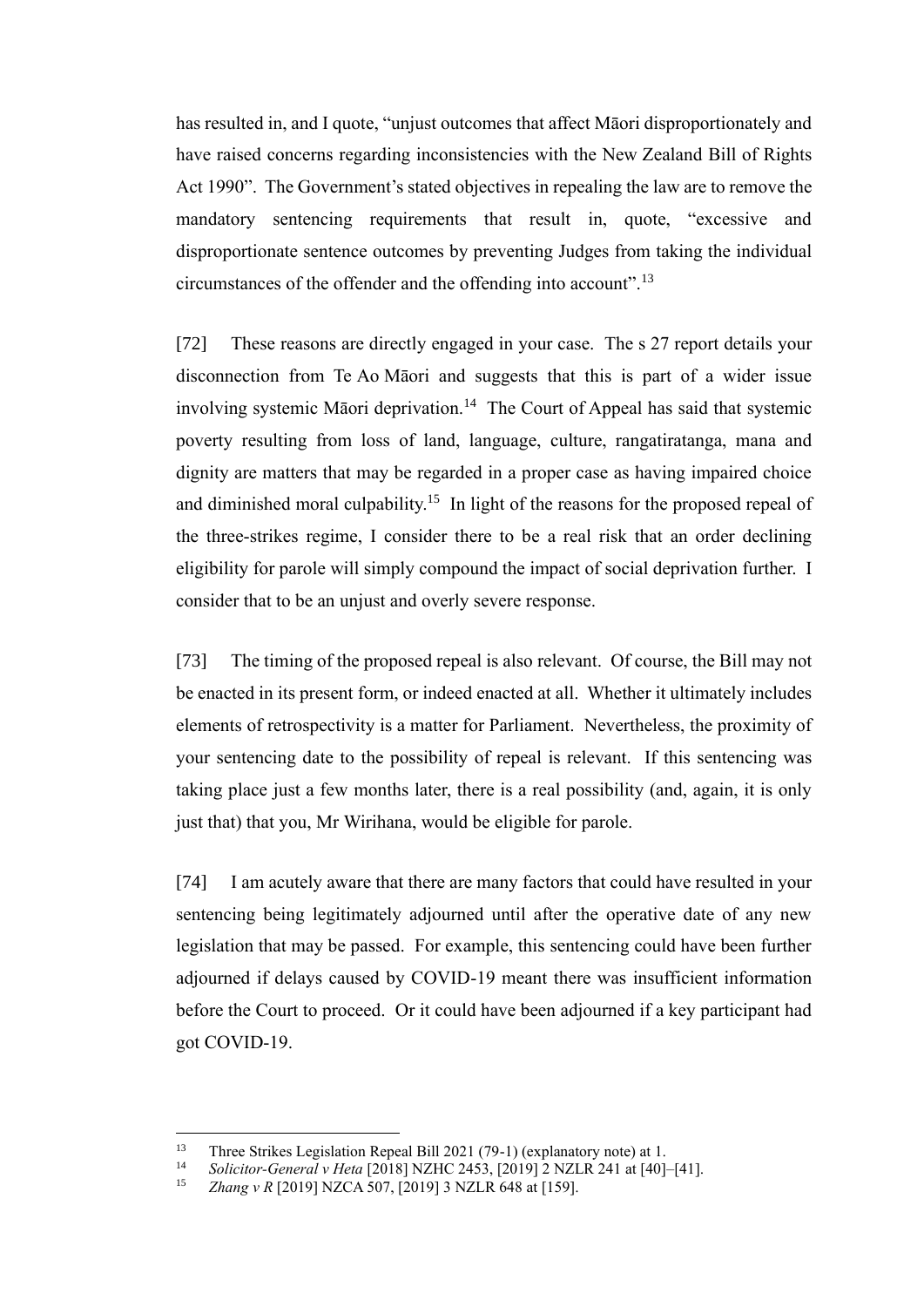[75] This suggests that if the Bill is enacted in its present form, your eligibility for parole turns on the arbitrariness of the chosen date for sentencing. I consider the potential for arbitrariness in whether you are to be eligible for parole, particularly in light of the reasons for the proposed change in regime, adds to the disproportionality of a sentence to be served without parole.

[76] Furthermore, I have reached your sentence by doing what Judges do. That is, I have taken into account the nature of your offending, the impact on the victims, and your personal circumstances. I am satisfied that the sentence I have reached reflects the purposes and principles of sentencing. There is nothing to suggest that making you ineligible for parole will provide any additional denouncement or deterrence and it will not strengthen or serve the other purposes and principles of sentencing. In other words, there is no rational connection between denying eligibility for parole and the principles and purposes of sentencing in your case.<sup>16</sup>

[77] In fact, I consider an order making you ineligible for parole may have the opposite effect. I understand that ineligibility for parole means you will not be able to engage in rehabilitative programmes while in custody until you near the end of your sentence. It is likely to crush the spark of hope which is so integral to effective rehabilitation. That is significant in your case, because as I have said, I consider the s 27 report reveals you are at a turning point in your life. To crush rehabilitative prospects in those circumstances is an unduly severe response.

[78] I have considered whether adjusting the sentence to take into account the fact that it must be served without parole would be sufficient.<sup>17</sup> But such a modification would not relieve the harshness of being ineligible to participate in rehabilitation programmes whilst in custody until nearing the end of your sentence. I am not satisfied that such an adjustment would therefore relieve the severity of not being eligible for parole.

[79] I do not overlook the victims' views in all of this. I have heard and taken into account what they have said to me today. They seek justice for the loss of a loved one.

<sup>16</sup> *Matara v R* [2021] NZCA 692 at [66].

*Barnes v R* [2018] NZCA 42, [2018] 3 NZLR 49.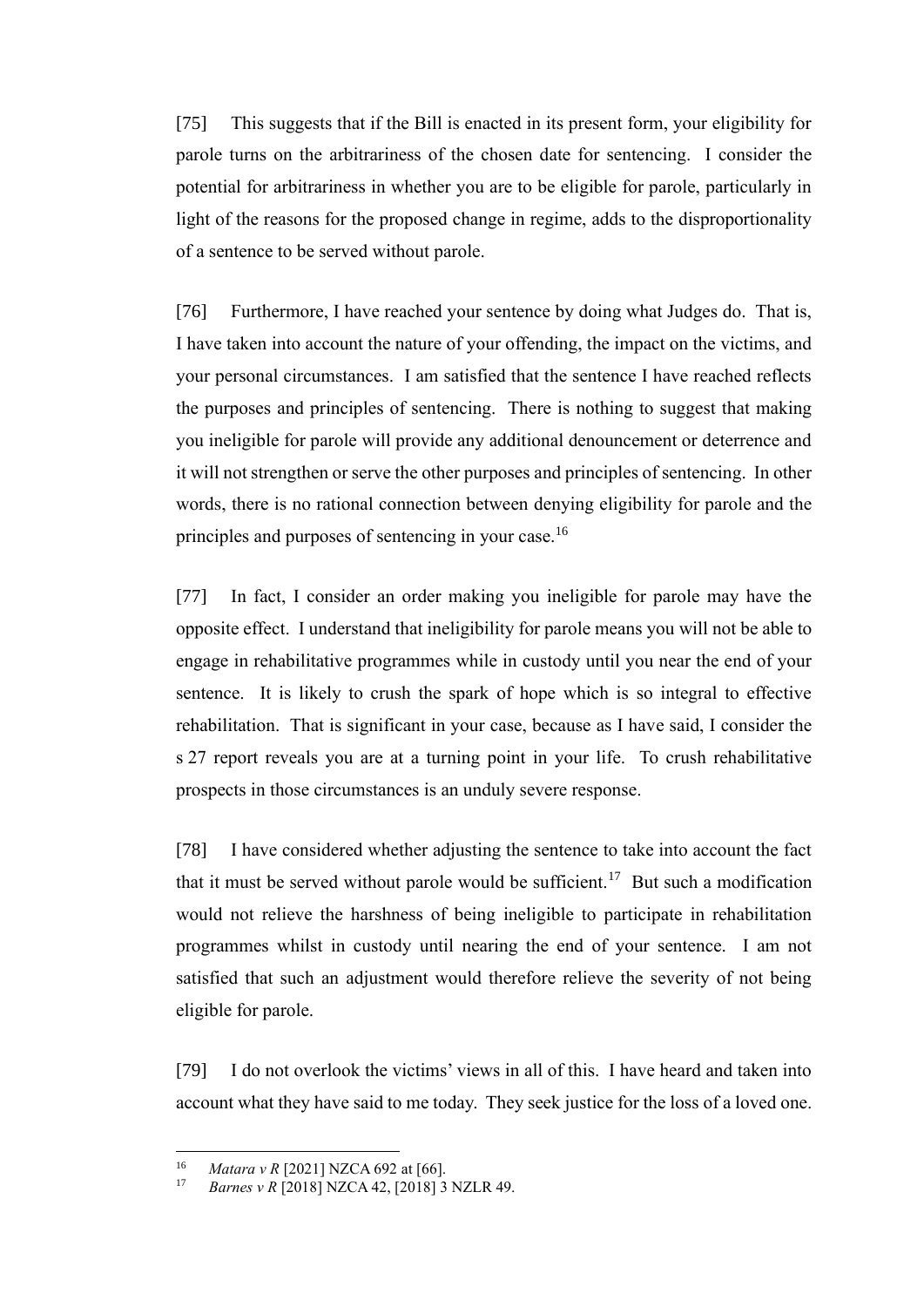And I understand that. I also heard Mrs Mason say that no other wife and child should have to look on their husband as she did. I consider that being able to access rehabilitative programmes earlier and by providing the hope of parole, provides a better chance of preventing that from happening than requiring a sentence to be served without parole. In the end, justice requires a sentence to be imposed that is fair in all the circumstances, and one which is not disproportionately severe.

[80] The cumulative impact of all these factors leaves me satisfied that the nonavailability of parole would result in a disproportionately severe sentence. I have considered whether it is so disproportionately severe to meet the high threshold of contravening s 9 of the New Zealand Bill of Rights Act 1990. I take into account the Supreme Court's views that it will only be in rare cases that a sentence will reach that threshold, and also the Court of Appeal's subsequent observations that suggest such cases are not, in fact, that rare.<sup>18</sup>

[81] On balance, given the nature of the offending, the matters raised in the s 27 report, your rehabilitative prospects, and the possibility of repeal of the three-strikes regime, I am satisfied that to make an order that you would not be eligible for parole would result in a sentence that contravenes s 9 of the New Zealand Bill of Rights Act 1990.

[82] I emphasise that this does not affect the term of imprisonment that I am about to impose. All it effects is your eligibility for parole. It will be for you, Mr Wirihana, and ultimately the Parole Board, to determine how much of your sentence above the one third minimum you ultimately serve.

## **Sentence**

[83] Mr Wirihana, please stand.

[84] For the manslaughter of Mr Wipatene Mason, I sentence you to four years and six months' imprisonment.

<sup>18</sup> *Matara v R* [2021] NZCA 692 at [72]–[73].